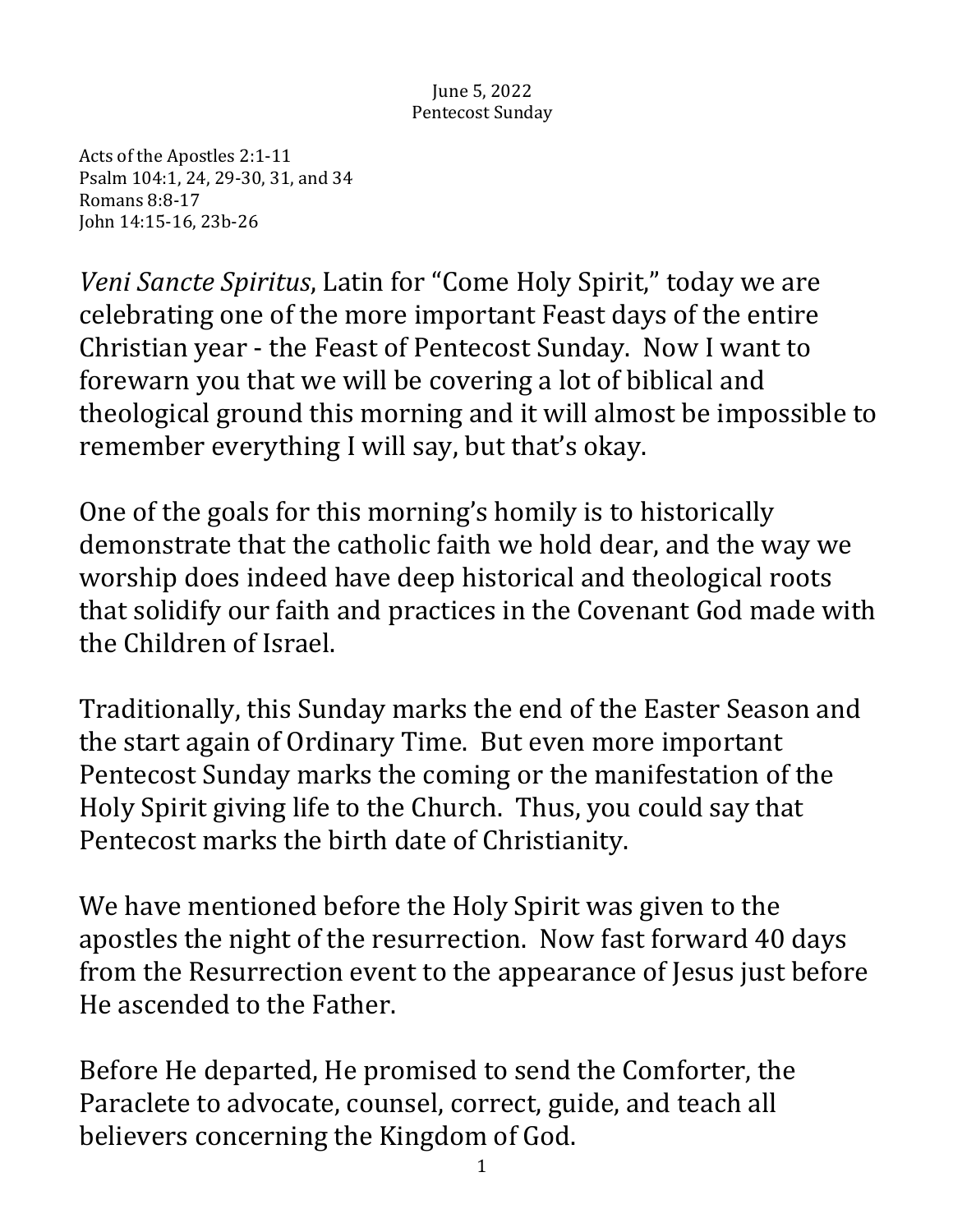In essence the One He would send would take His place. The Paraclete was not a book, a hand carved codex, or an oral tradition. The nature of the sacred text affirms and confirms that He would send a person, a person who would abide with them.

But before that could happen, God wanted to catch the attention of the people, and so what He did was to link an ancient event with a new spectacular current event consisting of an audible sound of a mighty rushing wind, accompanied with the sight of tongues of fire – one resting upon each of the disciples. Plus, the disciples began speaking with other tongues as the Spirit gave them utterance, which then led to each person there in the assembled crowd hearing the Word of God in their own language.

Some would say the real miracle was that they each heard the disciples speak about the wonderful works of God in their own native-born language. This phenomenon has led some to suggest the gift could have been called the gift of ears rather than the gift of tongues.

Humor aside, St Luke listed at least 14-16 different regions or languages in his account of the event. No one knows exactly how many languages were heard that morning. The important point is that God miraculously revealed Himself to the people in a manner spoken of by the prophet Joel some 587-630 years earlier that caused them to take heed to the message that would soon follow.

Now it is important to remember that up until that very moment with the tongues of fire, and the hearing of the Word of the Lord in their own native-born languages - the general population had yet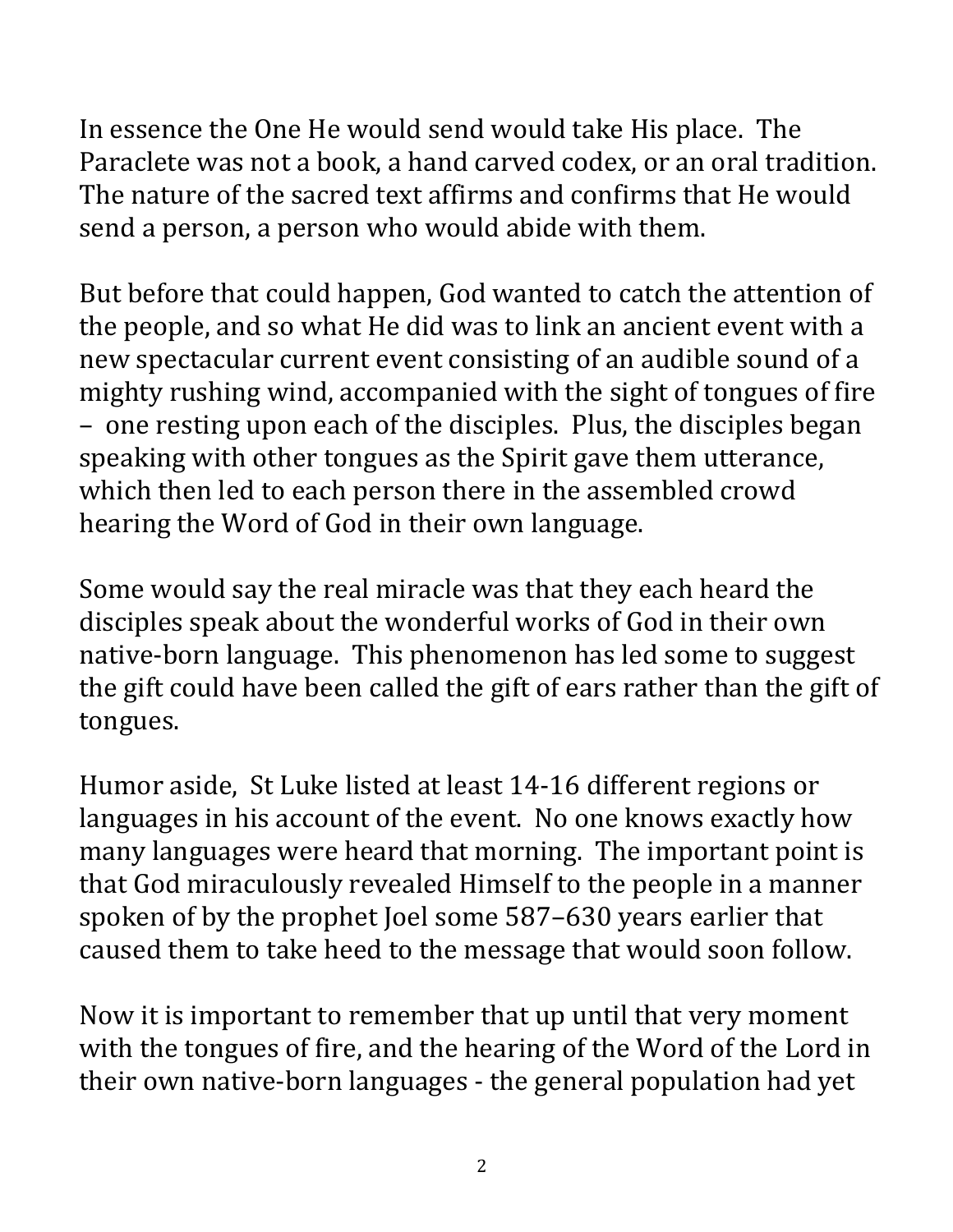to receive the gift and the power of the Holy Spirit - the promised Comforter.

Thus, when Peter stood up and continued to prophesy or proclaim the Word of the Lord the people listened. He talked to them about the testimony of King David. He told them that Jesus after rising from the dead and having ascended and after being exulted to the right hand of God and having received from the Father the promise of the Holy Spirit, He poured out this what they now saw and heard. Finally, He proclaimed, "Therefore let all the house of Israel know assuredly that God made this Jesus, whom you crucified, both Lord and Christ, which means Anointed One and/or Messiah" (Acts 2:36).

Subsequently, after hearing from St Peter the Word of the Lord, the people were cut to the heart and they asked Peter and the disciples, "Men and brethren, what shall we do?" Indeed, this is the question all men, women, boys and girls ought to ask, "Men and brethren, what shall we do?" To be sure, all people need to realize that they have personally sinned and have fallen short of the Glory of God causing Jesus to be crucified.

And with that humble plea, Peter instructed them - and us today what needed to happen next. He said, "Repent, and let everyone of you be baptized for the remission of sins, and you shall receive the gift of the Holy Spirit. For this promise is to you and your children, and all who are afar off, as many as the Lord our God shall call."

In other words, if you want to know the formula for salvation, or even if there is such a formula, in my opinion this instruction would carry the most reasonable weight, "Repent, and let everyone of you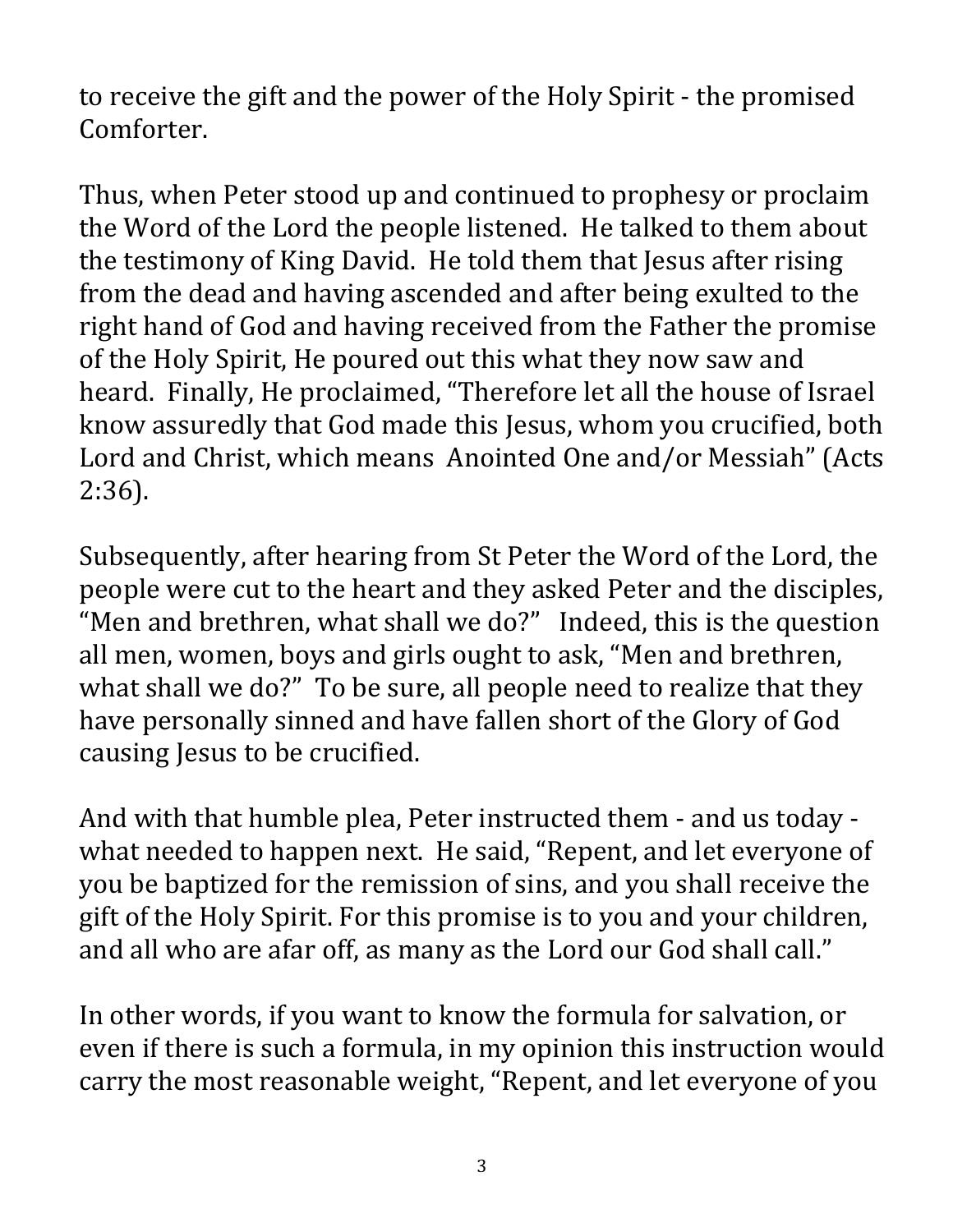be baptized for the remission of sins, and you shall receive the gift of the Holy Spirit."

Now here is where the confusion comes for some Christian groups. There are some religious denominations that teach that the gift of the Holy Spirit mentioned here in Acts 2 is the gift of speaking in tongues. I will not argue with anyone that the Holy Spirit is the giver of all good gifts.

But here in the context of this sacred story event, I would postulate that the receiving of the Holy Spirit Peter mentioned is none other than the Holy Spirit himself whom the prophet Joel prophesized, Jesus promised, and St Peter spoke of. As a result of St Peter's message 3,000 people were added to the Kingdom of God, received the Holy Spirit, and they began to carry the same message to the whole known world.

However, and here it is very important to note that this day also held spiritual significance in Jewish history long before the manifestation of the Holy Spirit. It was by no accident that the outpouring of the Holy Spirit occurred during the celebration of a similar world-changing event that happened some fourteen to fifteen hundred years prior to Pentecost.

Pentecost is the New Testament celebration originally understood in the context of the Old Testament Jewish festival named *Shavuot*. During *Shavuot* the Jewish devout commemorate the giving of the *Torah*. For those not familiar with the *Torah*, in its narrowest sense the *Torah* consists of the first five books of the Old Testament. which includes the Ten Commandments as the main focal point; and, in its broadest sense the *Torah* represents the entire body of Jewish religious teaching.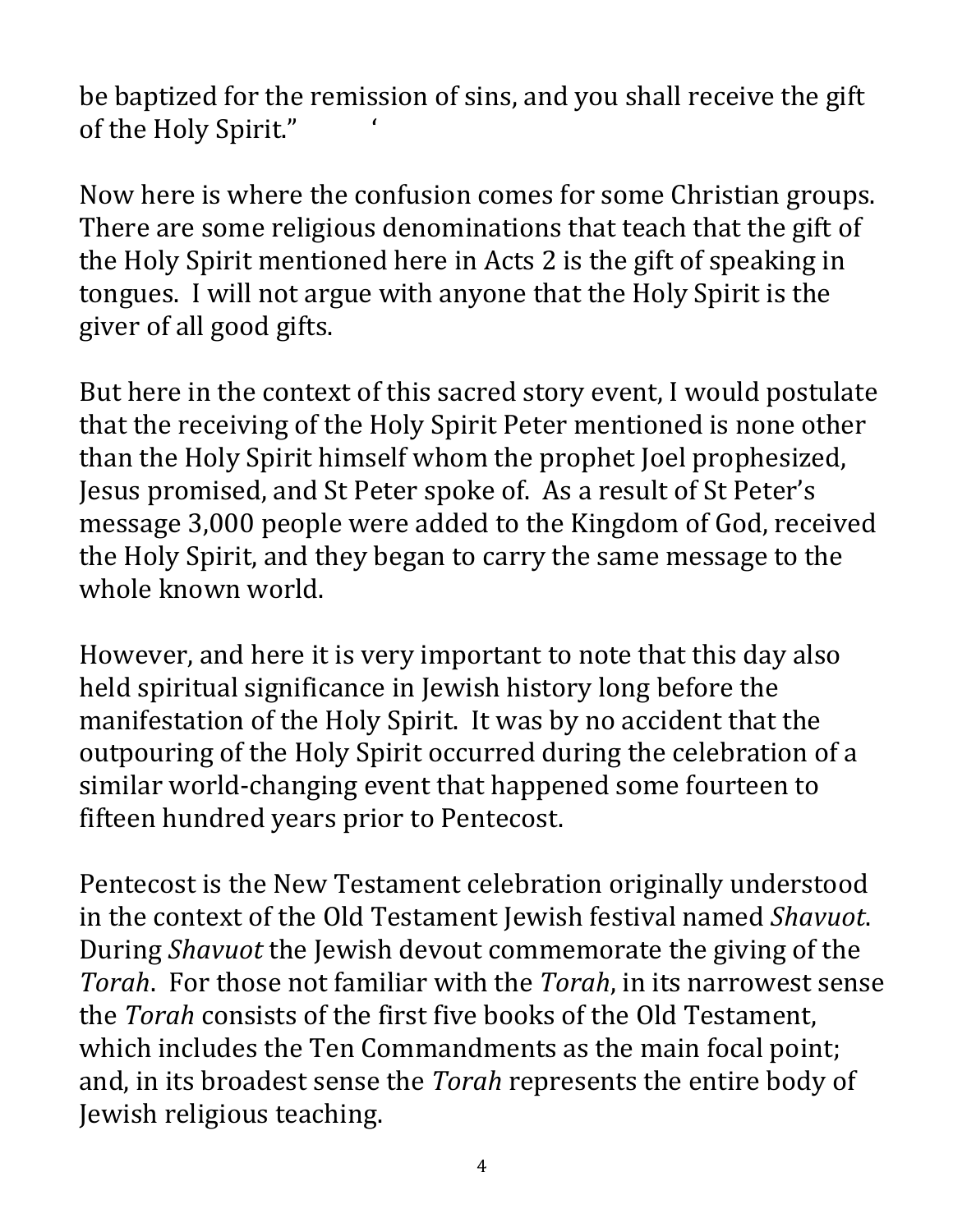Approximately three thousand five hundred years ago, and after leaving Egypt on the day of Passover, the Jews traveled into the Sinai desert. There the entire Jewish nation, - men, women and children, were summoned to miraculously experience a divine revelation of God when He spoke to them from Mount Sinai.

Moses later reminded the people, "God spoke to you from the midst of the fire; you were hearing the sound of words, but you were not seeing a form, only a sound. He told you of His covenant, instructing you to keep the Ten Commandments, and He inscribed them on two stone tablets" (Deut. 4:12-13).

Jewish sages would say that on that day on Mt Sinai, God and the Children of Israel stood together under a wedding *Chuppah* or canopy, and God asked the people whether or not they would accept the *Torah*, and they said yes. There the people said, "We will listen and we will do." Understood in a marital context, from that day forth, the people pledged themselves to obey all that God had said and written.

Much like a bride and groom, who on each successive yearly wedding anniversary remember their wedding vows, *Shavuot* is a time to once again commit to receive and obey the Lord God of Israel through the Ten Commandments given to Moses.

There is much more we could share concerning the history and the connection between *Shavuot*, the giving of the Law of Moses, and Pentecost; but first let's address a simple practical question. What of the tongues of fire seen over the disciple's heads? Have you ever wondered why on Pentecost did tongues of fire appear over the disciple's heads?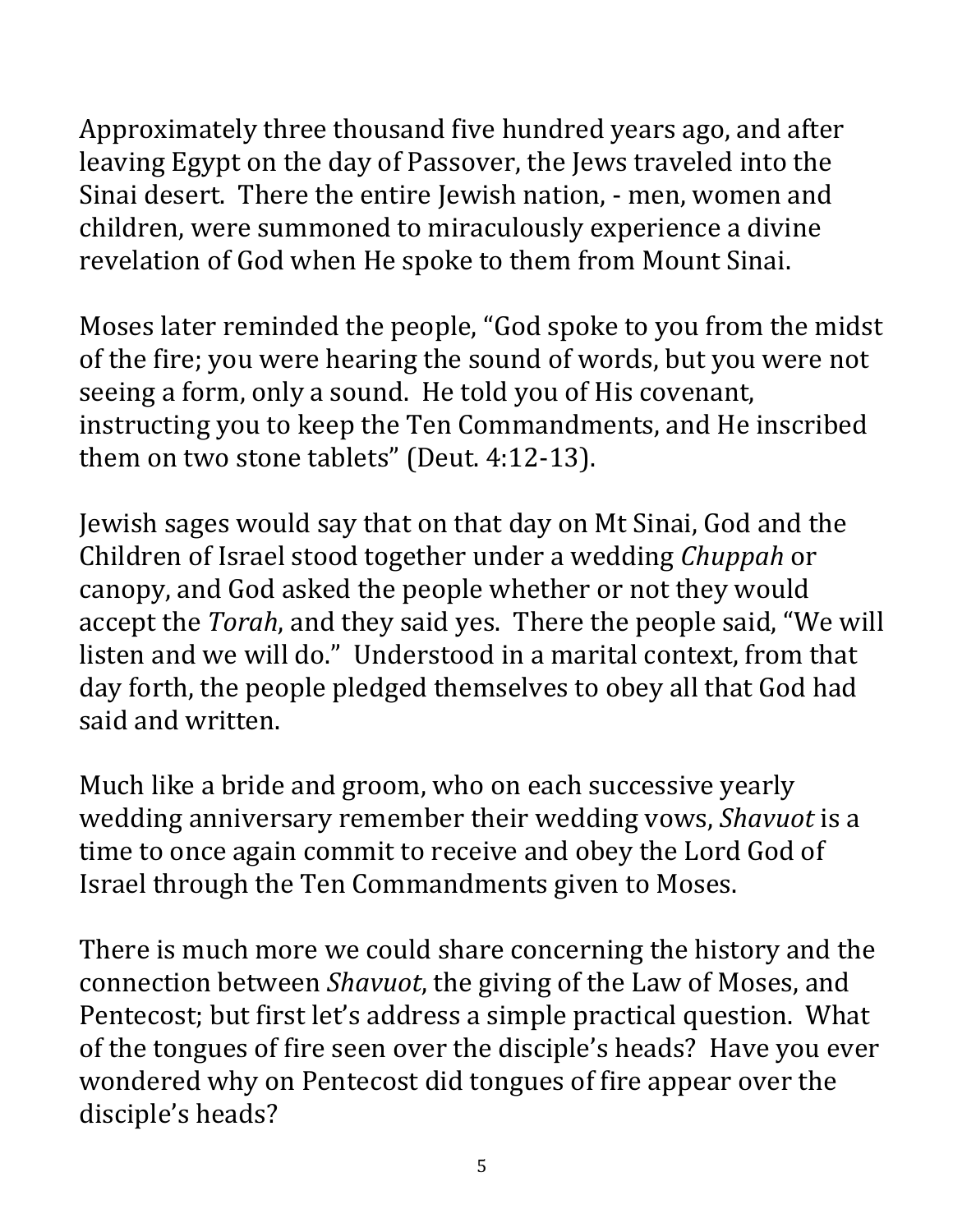Biblical scholars suggest that the tongues of fire serve as a historical and supernatural link between the demonstrative Mount Sinai giving of the Law, the Sending of the Comforter, the birth of the Church, and the validation of the doctrine of the Blessed Holy Trinity. 

When the Lord God gave the Israelites the Law He did so on Mt Sinai as we have already mentioned. You can read about it in Exodus 19. There the Bible states the mountain was wrapped in smoke and the Lord God came down in the fire and smoke and the whole mountain quaked.

So now on the day of Pentecost it was the Holy Spirit, the third person of the Trinity who descended upon the disciples. Not surprisingly He came in a similar manner as was evidenced on Mount Sinai. Thus He appeared with the sound of a mighty wind, and a visual image of a burning fire, which then parted to form individual tongues of fire resting upon the heads of the disciples.

Herein we witness a new representation of Mount *Sinai*, but this time the writing of the Law of the Spirit was not written on slabs of stone, but it was miraculously inscribed on the tablets of men's hearts.

Thus, in the symbology of God's Pentecostal fiery tongues, we see the cleansing, healing, refiner's fire of the Holy Spirit – hence the mighty wind of God moved or shook the disciples to the point that the crowds suspected that they were drunk with wine and all of it while it was still only 9 am in the morning. Indeed, they were not drunk with wine; but instead they were intoxicated with the fullness of the Spirit.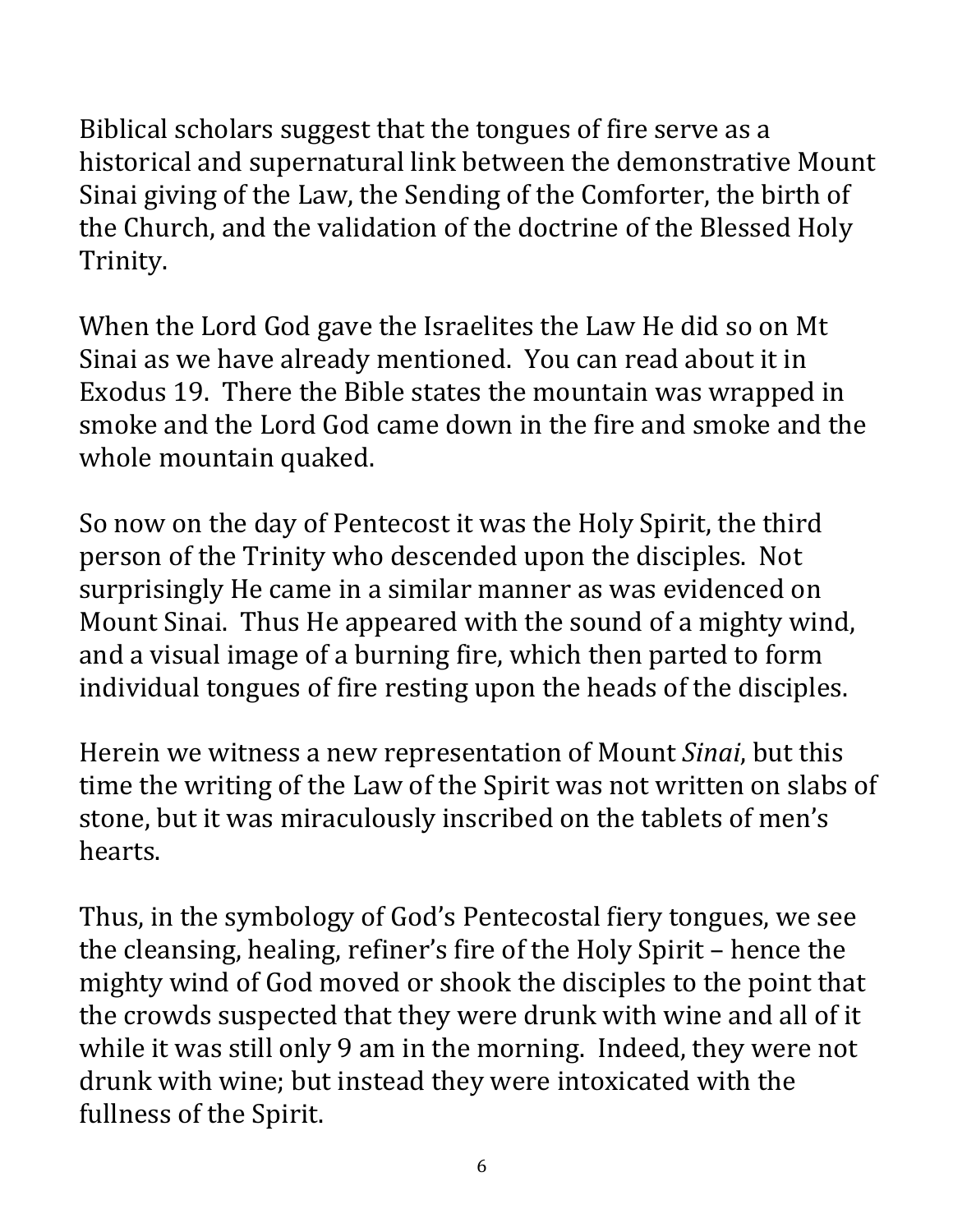Going even deeper into Jewish history and Tradition and the giving of the Law, *Shavuot* was also called the *Feast of Weeks*, or the *Feast* of Sevens. Associated within the context of an agricultural festival, all the people were mandated by God to celebrate and give thanks for the "first fruits" of the early spring harvest (Lev 23, Exodus 23, 34). 

Seven times seven equals forty nine, and it was 49 days after Passover whereon the day after the forty ninth day called *Shavuot* the men would all make a special pilgrimage to gather at the Temple where they would offer bread and other sacrifices to the Lord. 

To the ancient Israelites a successful harvest meant the ability to live one more year with adequate food supplies. Historically speaking food supplies were directly linked to nature; subsequently, the people relied on a symbiotic or interdependent relationship with the earth, which they firmly believed was influenced by the presence of God or the lack there of.

Therefore, the ability to cooperate with God and connect with Him and celebrate the natural rhythms of nature were essential for the survival of the Jewish nation and its culture. As a side note here, we today need to acknowledge the same importance of maintaining a right relationship with God in order to maintain the natural rhythms of our natural world. When mankind does not keep God's commands, the whole world and the cosmos suffers.

Lest we digress too far - back to *Shavuot*, during that annual ceremony and ritual the men would also have the privilege of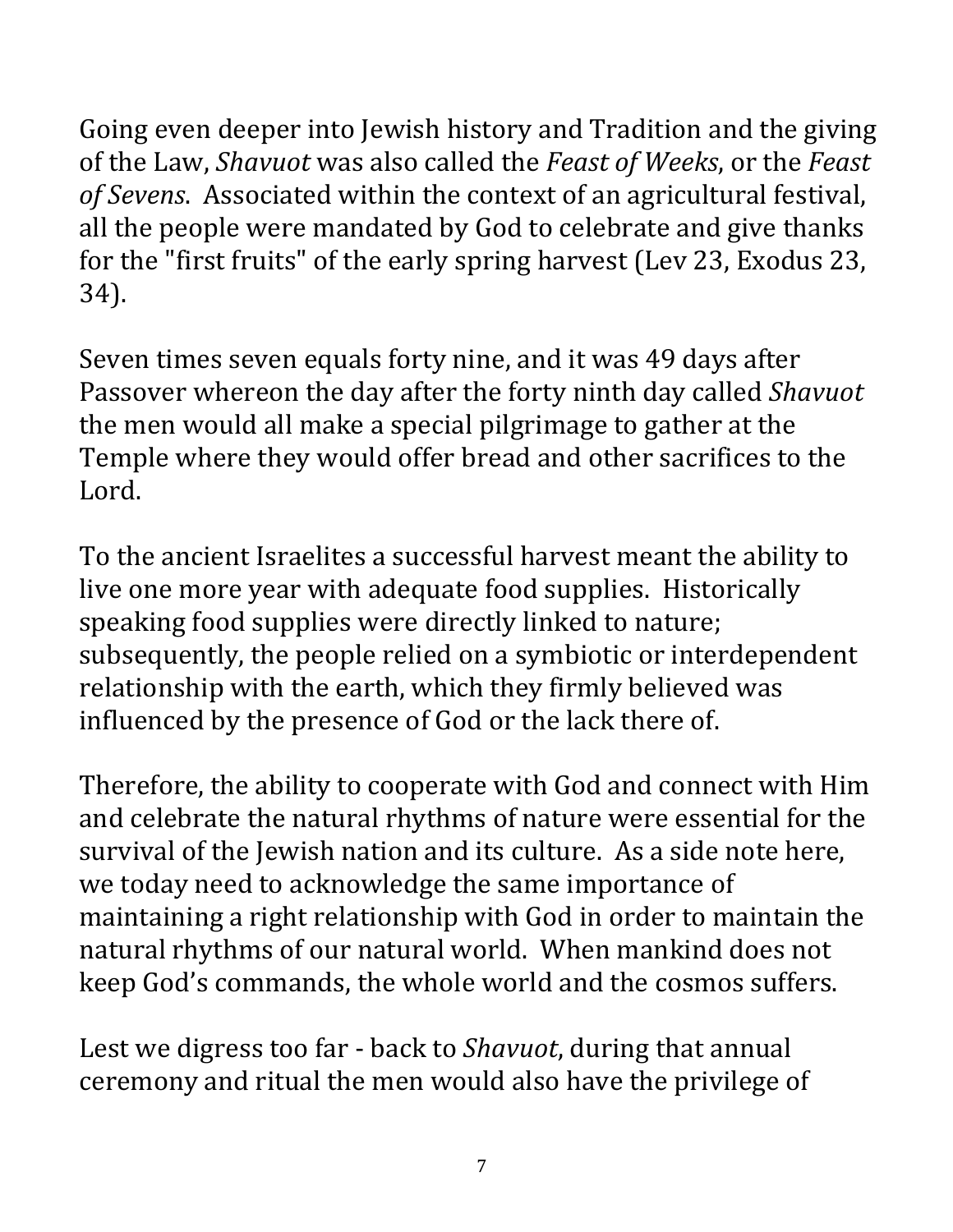gazing upon the specially consecrated *Temple* Bread, known as the *Bread of the Face of God*." 

There the priests were instructed to go into to the Temple and bring out the altar table, which held the twelve loaves of consecrated "Presence of God Bread." The table was then veiled and at the appointed time, the veil was removed and the assembled group of men would recommit themselves to the Lord God and the Law of Moses.

Up until the sacrificial offering of Jesus Christ, God had fed the people and sustained their well being in the keeping of the Law. However, in the New Covenant, and here we must link *Shavuot*, Pentecost, and the birth of the Church together, all the benefits of the Law and the ritual Memorial Feast Days are now present in the partaking of the Body and Blood of the Lamb of God fulfilled in the Lord Jesus Christ and received in the power of the Holy Spirit.

In the Eucharistic celebration we are privileged, as were Aaron, Nadab and Abihu, the priests, and the seventy elders at the time the Law was given to Moses to actually partake in a holy covenantal meal with God. Here we would encourage the rereading of Exodus 24 because neither the Old Testament nor the New Testament can be understood without a thorough understanding of covenant ritual and the covenant renewal meals associated with keeping those covenants intact.

Each time we receive the Eucharist we are given the opportunity to once again reestablish our communion in the body of Jesus Christ; however, and here is the key, we do not consume a roasted sacrificial lamb like the children of Israel during the first Passover and every subsequent Passover meal thereafter; but instead, we